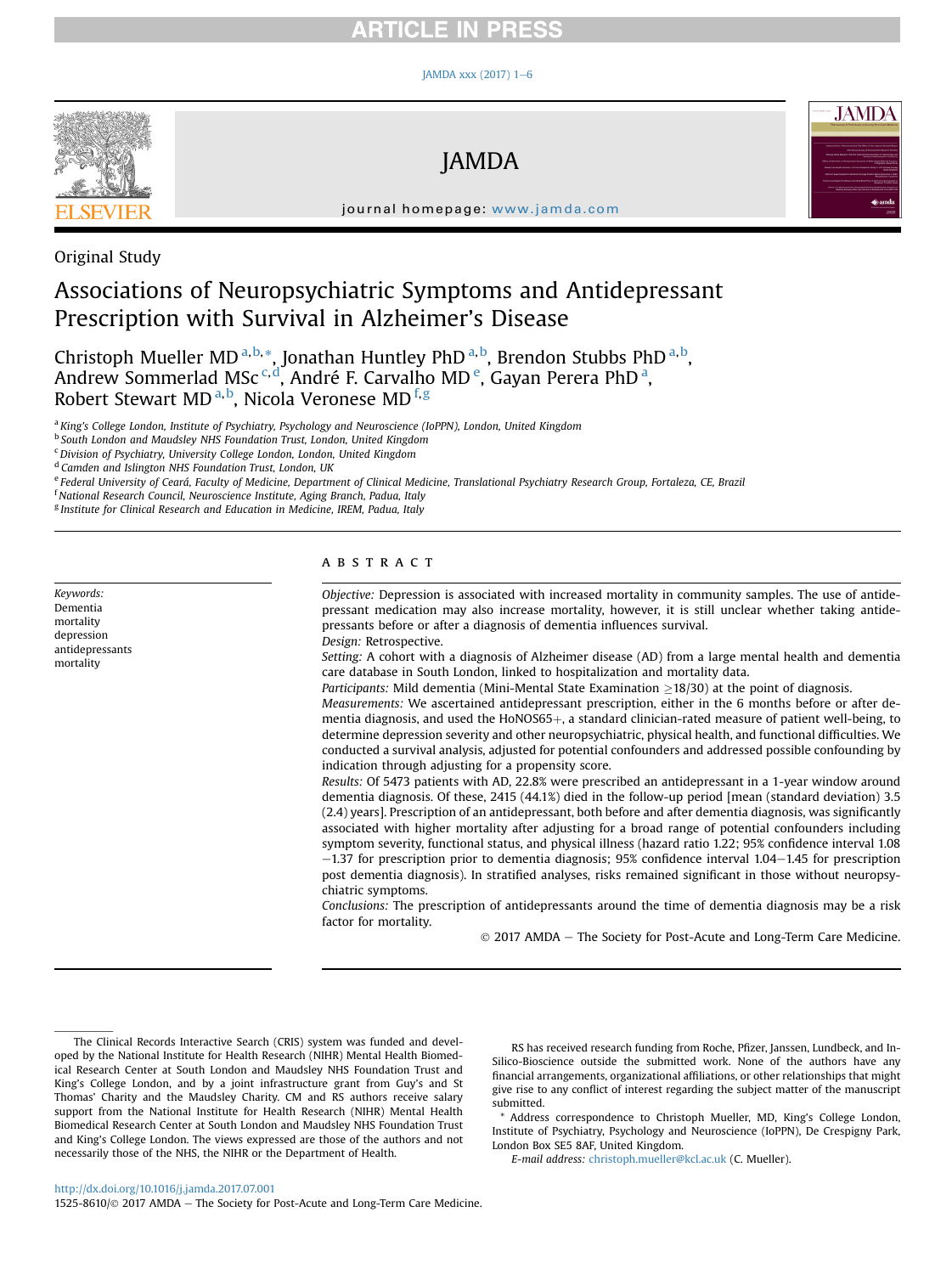# **ARTICLE IN PRESS**

#### 2 C. Mueller et al. / JAMDA xxx (2017)  $1-6$

There is increasing recognition that psychiatric comorbidities are a common and distressing feature among people with Alzheimer disease (AD),<sup>1</sup> of which depression is one of the most prevalent and troubling.[2](#page-4-0) Previous meta-analyses have concluded that depression is associated with increased risk of a person developing AD, potentially because of inflammatory processes, stress or reduced cognitive reserve. $3$  Furthermore, the prevalence of depression among people with AD may be as high as  $80\%$ <sup>4,5</sup> and probably associated with higher mortality,<sup>[6](#page-4-0)</sup> greater medical comorbidity and poorer quality of life for the individual and caregivers.<sup>[7](#page-4-0)</sup>

Antidepressant medications are a commonly used treatment for depression in the general population $\delta$  and are also used in people with  $AD<sub>1</sub><sup>9</sup>$  $AD<sub>1</sub><sup>9</sup>$  $AD<sub>1</sub><sup>9</sup>$  although there is uncertainty as to the benefits in people affected by dementia and/or AD. Some trials support a beneficial effect,  $10-12$  $10-12$ but more recent studies report that antidepressants are not effective $13,14$  as indicated by a Cochrane review.<sup>[15](#page-4-0)</sup>

In addition, there is a contentious debate about the potential association between antidepressant medication and higher mortality among people with AD. In the general population, there have been mixed results for this association, including lower mortality, $16$  no association, $17$  and higher mortality.<sup>18</sup> However, information on people with AD remains sparse. One previous study among people with dementia, found that antidepressant medication was associated with a significantly higher mortality risk of  $36\%,^{19}$  but another study found 18% lower mortality in people taking antidepressant medications for 3 years before an AD diagnosis.<sup>20</sup>

Given the high comorbidity of depression among people with AD, the common use of antidepressants, but paucity of studies on the relationship with mortality in this population, we aimed to investigate the association between the use of antidepressants and mortality in a large cohort of people with diagnosed AD.

#### Methods

#### Data Source and Setting

We obtained the data for this study using the South London and Maudsley NHS Foundation Trust (SLaM) Clinical Record Interactive Search (CRIS) application. CRIS has ethical approval (Oxford Research Ethics Committee C, reference  $08/H0606/71+5$ ) as an anonymized data source within a robust governance framework. It provides research access to anonymized copies of SLaM's electronic health records.<sup>[21,22](#page-5-0)</sup> SLaM is one of Europe's largest providers for dementia and mental healthcare and serves a geographic catchment of 4 South London boroughs (Lambeth, Lewisham, Southwark, and Croydon) with a population of over 1.2 million residents. Its electronic health records contain data on more than 270,000 cases across all age groups and mental health services, and secure linkages have been established to national data on hospitalization (Hospital Episode Statistics) and mortality. Data are extracted from routinely completed compulsory fields and supplemented by a range of natural language processing algorithms using the General Architecture for Text Engineering software to interrogate free text clinical records and correspondence.<sup>[21,23](#page-5-0)</sup>

#### Participants

We used CRIS to identify patients who received a first diagnosis of dementia according to the International Classification of Diseases, Tenth Revision codes<sup>[24](#page-5-0)</sup> from SLaM outpatient services within between January 1, 2006 and July 28, 2016. To be included, patients needed to have a diagnosis of AD (etiher at first diagnosis or during the follow-up period), and be diagnosed with dementia in the mild stage defined as an Mini Mental State Examination (MMSE) score of 18 or higher.<sup>25</sup>

#### Variables

To distinguish longstanding antidepressant use from use associated with the diagnosis of dementia we defined 2 exposure groups. Patients were classified as prescribed antidepressants before dementia diagnosis if any antidepressant was mentioned in their case record in the 6 months before dementia diagnosis. If the antidepressant was continued after dementia diagnosis, patients were also classified in this group. The second exposure group consisted of those prescribed an antidepressant in the 6 months after dementia diagnosis (but not before). Patients with AD whowere not prescribed an antidepressant in the 1-year window around dementia diagnosis served as control group.

Baseline covariates recorded were age, sex, ethnicity, marital status, a neighborhood-level index of multiple deprivation, $26$  and MMSE score closest to dementia diagnosis. To account for cerebrovascular comorbidity we ascertained if an International Classification of Diseases, Tenth Revision diagnosis of vascular dementia (F01) or mixed-type AD (F00.2) was mentioned in the follow-up period. General physical health and multimorbidty was described through the "physical illness and disability problems" subscale of the Health of the Nation Outcome Scales (HoNOS65+) instrument. The HoNOS65+ is a standard measure of patient well-being used in United Kingdom mental health and dementia services, and subscales are each rated 0 (no problem) to 4 (severe or very severe problem). $27,28$  In addition to the physical illness subscale, we also ascertained subscales relating to mental health symptoms and functional abilities. To facilitate interpretation, we dichotomized these to "minor or no problem" (scores of 0 and 1) and "mild to severe problems" (scores 2 to 4). Further,  $H_0NOS65+$  mental health problems scores were used to define subgroups of patients according to their neuropsychiatric symptom profile.

#### Statistical Analysis

Analyses were conducted using STATA 13 software (Stata Corp LP, College Station, TX). Patients prescribed antidepressants were compared with the remainder with respect to other covariates. Patients were followed-up until their death or a census date on December 10, 2016.We used log-rank tests to compare survival between exposure groups and then applied Cox regression models to investigate associations between antidepressant prescription and survival. To reduce impact of confounding by indication, propensity scores were calculated. $29$  These represent the probability of being treated with an antidepressant based on a regression model that included all the above-mentioned covariates and we included the propensity score in a Cox model.

#### Results

### Population Characteristics

Among the 10,011 patients diagnosed with AD initially identified, 8695 had an MMSE score recorded at diagnosis. Of these a total for 5473 patients fulfilled inclusion criteria. 2415 (44.1%) patients with AD died in the follow-up period, and mean [standard deviation (SD)] follow-up time to death or the end of the observation period was 3.5 (2.4) years. Nine hundred one (901; 16.5%) patients were prescribed an antidepressant prior to dementia diagnosis, of which 472 (8.6%) remained on the medication after diagnosis. Three hundred fortyseven (6.3%) patients were prescribed an antidepressant solely after dementia diagnosis.

Characteristics of antidepressant non-receivers and the 2 exposure groups are compared in [Table 1.](#page-2-0) Antidepressant receivers were younger, more likely to be female, from a White ethnic background, and from more deprived areas. Those receiving antidepressants after dementia diagnosis had lower cognitive scores than those without or prior antidepressant prescription. Further, patients prescribed antidepressants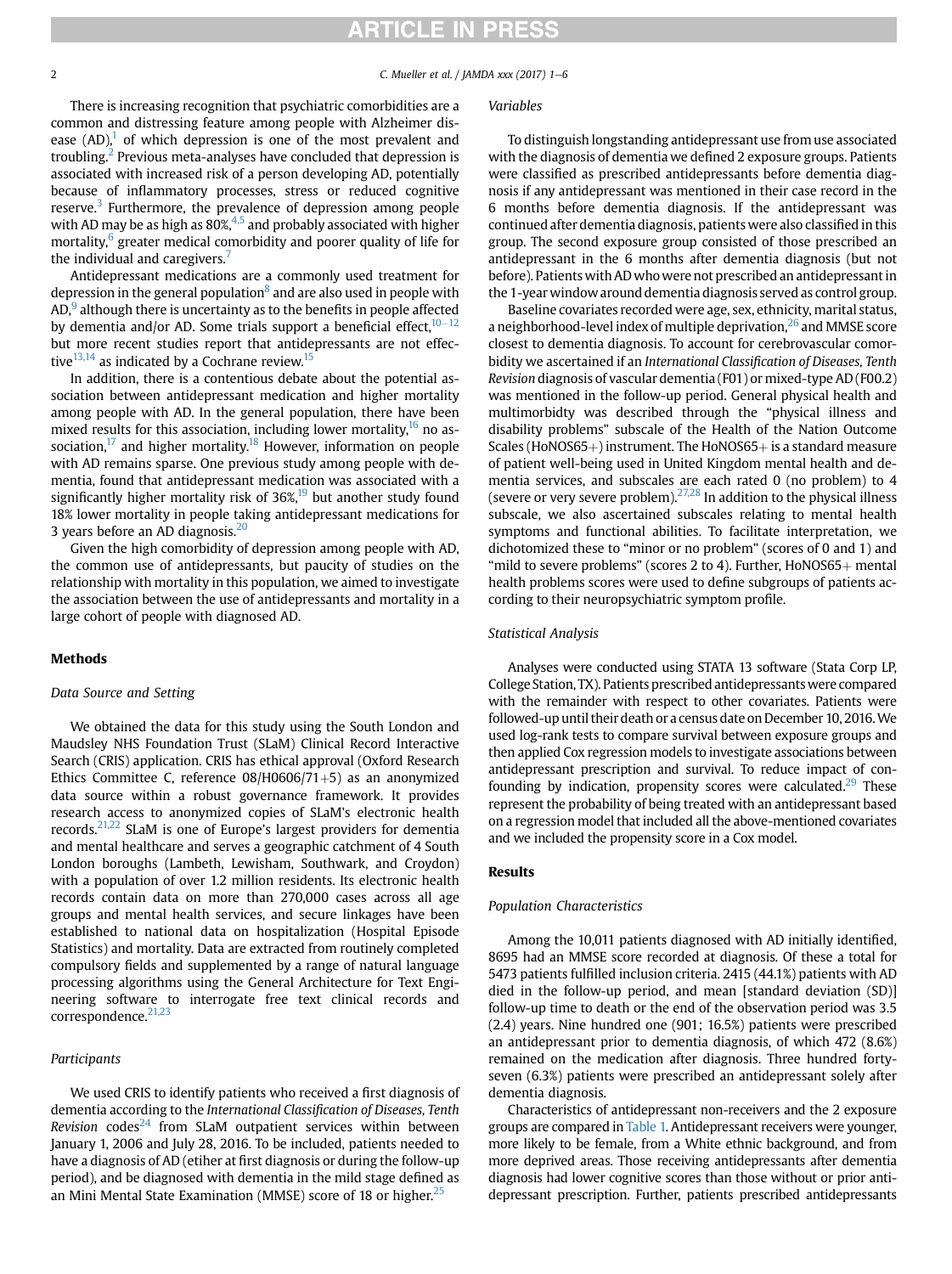# ICI E

#### C. Mueller et al. / JAMDA xxx  $(2017)$   $1-6$  3

#### <span id="page-2-0"></span>Table 1

Sociodemographic and Clinical Characteristics of the Sample, by Antidepressant Status

| <b>Risk Factors</b>                                                                              | Antidepressant<br>non-receipt ( $n = 4225$ ) | Antidepressant<br>receipt prior to (and post)<br>dementia diagnosis ( $n = 901$ ) | Antidepressant<br>receipt post dementia<br>diagnosis ( $n = 347$ ) | $P$ Value* |
|--------------------------------------------------------------------------------------------------|----------------------------------------------|-----------------------------------------------------------------------------------|--------------------------------------------------------------------|------------|
| Sociodemographic status and cognitive function <sup>†</sup>                                      |                                              |                                                                                   |                                                                    |            |
| Mean age at dementia diagnosis, y (SD)                                                           | 81.3(7.3)                                    | 79.9 (8.7)                                                                        | 80.8(8.4)                                                          | < 0.01     |
| Female sex (%)                                                                                   | 62.0%                                        | 71.1%                                                                             | 70.3%                                                              | < 0.01     |
| Non-White ethnicity (%)                                                                          | 22.0%                                        | 19.1%                                                                             | 17.2%                                                              | .03        |
| Married or cohabiting status (%)                                                                 | 38.0%                                        | 34.9%                                                                             | 33.4%                                                              | .08        |
| Mean index of deprivation (SD)                                                                   | 25.2(11.3)                                   | 26.7 (10.8)                                                                       | 26.4(11.1)                                                         | < 0.01     |
| Mean MMSE score at diagnosis (SD)                                                                | 22.8(3.2)                                    | 23.0(3.3)                                                                         | 22.3(3.1)                                                          | < 0.01     |
| HoNOS65+ problems because of mental health symptoms (% with subscale scores $2-4$ ) <sup>†</sup> |                                              |                                                                                   |                                                                    |            |
| Agitated behavior                                                                                | 7.7%                                         | 16.2%                                                                             | 20.1%                                                              | < 0.01     |
| Nonaccidental self-injury                                                                        | 0.6%                                         | 3.4%                                                                              | 2.1%                                                               | < 0.01     |
| Problem-drinking or drug taking                                                                  | 2.8%                                         | 2.6%                                                                              | 2.1%                                                               | .84        |
| Hallucinations or delusions                                                                      | 7.7%                                         | 12.3%                                                                             | 13.0%                                                              | < 0.01     |
| Depressed mood                                                                                   | 6.7%                                         | 33.6%                                                                             | 26.3%                                                              | < 0.01     |
| HoNOS65+ functional problems (% with subscale scores $2-4$ ) <sup>†</sup>                        |                                              |                                                                                   |                                                                    |            |
| Activities of daily living                                                                       | 40.5%                                        | 49.4%                                                                             | 48.1%                                                              | < 0.01     |
| Living conditions                                                                                | 8.2%                                         | 7.5%                                                                              | 10.2%                                                              | .37        |
| Occupational and recreational activities                                                         | 21.6%                                        | 30.8%                                                                             | 32.1%                                                              | < 0.01     |
| Social relationships                                                                             | 9.2%                                         | 17.7%                                                                             | 19.8%                                                              | $-.01$     |
| HoNOS65+ "physical illness or disability problems" scale <sup>†</sup>                            |                                              |                                                                                   |                                                                    | < 0.01     |
| $0-1$ (no or minor problem)                                                                      | 62.9%%                                       | 51.6%                                                                             | 52.2%                                                              |            |
| 2 (mild problem)                                                                                 | 22.9%%                                       | 26.4%                                                                             | 26.3%                                                              |            |
| 3 (moderately severe problem)                                                                    | 12.4%                                        | 18.2%                                                                             | 18.0%                                                              |            |
| 4 (severe to very severe problem)                                                                | 1.8%                                         | 3.8%                                                                              | 3.5%                                                               |            |
| Cerebrovascular comorbidity                                                                      | 35.1%                                        | 35.6%                                                                             | 39.5%                                                              | .26        |

\*Analysis of variance, Kruskal-Wallis rank test or  $\chi^2$  test.

<sup>†</sup>At the time of AD diagnosis.

had worse scores on  $HONOS65+$  subscales for agitated behavior, nonaccidental self injury, hallucinations or delusions, depressed mood, physical illness, and functional scales (activities of daily living, occupational and recreational activities, social relationships). No signifcant difference in cerebrovascular comorbidty was detected between groups.

#### Table 2

Unadjusted and Adjusted Analyses of Associations between Covariates and Mortality after AD Diagnosis

| Covariate Status at/around Diagnosis                              | Association with Mortality -<br>Hazard Ratio (95% CI) |                                                                 |
|-------------------------------------------------------------------|-------------------------------------------------------|-----------------------------------------------------------------|
|                                                                   | Unadjusted                                            | Adjusted for<br>Demographics*<br>and MMSE                       |
| Age (per y increment) <sup>†</sup>                                |                                                       | $1.08 (1.08 - 1.09)^{\ddagger}$ 1.08 $(1.08 - 1.09)^{\ddagger}$ |
| Female sex                                                        |                                                       | $0.82$ (0.76-0.89) <sup>‡</sup> 0.69 (0.64-0.75) <sup>‡</sup>   |
| Non-White ethnicity                                               |                                                       | $0.52$ (0.45-0.58) <sup>‡</sup> 0.61 (0.53-0.69) <sup>‡</sup>   |
| Married or cohabiting status <sup>†</sup>                         |                                                       | $0.85(0.78-0.93)^{\ddagger}$ 0.97 (0.88-1.06)                   |
| Deprivation score above sample mean <sup>†</sup>                  |                                                       | $1.09(1.01-1.18)^{\ddagger}$ 1.18 $(1.08-1.28)^{\ddagger}$      |
| MMSE score (per unit increment) <sup>†</sup>                      |                                                       | $0.94(0.93 - 0.95)^{\ddagger}$ 0.95 $(0.94 - 0.97)^{\ddagger}$  |
| HoNOS65+ problem because of<br>mental health symptom <sup>†</sup> |                                                       |                                                                 |
| Agitated behavior                                                 |                                                       | $1.31 (1.16 - 1.49)^{\ddagger}$ 1.30 $(1.14 - 1.47)^{\ddagger}$ |
| Nonaccidental self-injury                                         |                                                       | $1.08(0.76-1.53)$ $1.12(0.79-1.60)$                             |
| Problem-drinking or drug taking                                   |                                                       | $1.03(0.80-1.32)$ 1.21 $(0.94-1.57)$                            |
| Hallucinations or delusions                                       |                                                       | $1.32(1.16-1.50)^{\ddagger}$ 1.33 $(1.16-1.52)^{\ddagger}$      |
| Depressed mood                                                    |                                                       | $1.01(0.89 - 1.14)$ $1.17(1.03 - 1.34)^{\ddagger}$              |
| HoNOS65+ functional problem <sup>†</sup>                          |                                                       |                                                                 |
| Activities of daily living (ADLs)                                 |                                                       | $1.73$ (1.60-1.88) <sup>‡</sup> 1.49 (1.37-1.63) <sup>‡</sup>   |
| Living conditions                                                 |                                                       | $1.61 (1.41 - 1.85)^{\ddagger}$ 1.51 $(1.31 - 1.74)^{\ddagger}$ |
| Occupational and recreational activities                          |                                                       | $1.42$ (1.30-1.56) <sup>‡</sup> 1.30 (1.18-1.43) <sup>‡</sup>   |
| Social relationships                                              |                                                       | $1.14(1.02-1.29)^{\ddagger}$ 1.17 $(1.03-1.32)^{\ddagger}$      |
| HoNOS65+ "physical illness or                                     |                                                       | $1.76$ $(1.62-1.91)^{\ddagger}$ 1.57 $(1.44-1.71)^{\ddagger}$   |
| disability problem" <sup>†</sup>                                  |                                                       |                                                                 |
| Cerebrovascular comorbidity                                       |                                                       | $1.07(0.97-1.19)$ $1.08(1.00-1.18)$                             |

CI, confidence interval.

\*Includes age, sex, ethnicity, marital status, deprivation score at dementia diagnosis.

†At/around the time of AD diagnosis.  $P < .05$ .

## Predictors of Mortality

Adjusted and unadjusted multivariate Cox regression models are presented in Table 2. In models adjusted for demographics and cognition the following factors were assciated with higher mortality in the study cohort: higher age, being male, White ethnicity background, being from more deprived areas, and having a lower MMSE. In addition, poorer physical health and functional status, as well as the following neuropsychiatric symptoms were associated with increased mortality: agitated behavior, hallucinations or delusions, and depressed mood. Of note, 2 factors associated with antidepressant prescribing (lower age and female sex) were linked to better survival.

#### Antidepressant Receipt and Survival

A log-rank test demonstrated significant differences in survival function between antidepressant non-receivers and those prescribed antidepressants before or after dementia diagnosis ( $\chi^2$  = 14.0, P < .01). Cox regression models also showed significant associations between antidepressant prescription and an increased risk for all-cause mortality. Associations did not seem to differ significantly between those prescribed antidepressant before and after dementia diagnosis and remained significant after including a broad range of confounders into the models [\(Table 3](#page-3-0)). We created standard propensity scores from all available variables and included those as covariates in Cox regression models. In propensity score adjusted models both exposure groups differed in 95% confidence intervals, but equal hazard ratios of 1.22 compared with nonpescription were detected.

#### Stratified Analyses According to Neuropsychiatric Symptom Profiles

We assessed the effect of antidepressant prescription in patients with depressed mood ( $n = 483$ ), with depressed mood and other comorbid neuropsychiatric symptoms (agitated behavior and/or psychosis symptoms;  $n = 170$ ), with agitated behavior and/or psychosis, but no depressed mood ( $n = 653$ ), and in patients without any of the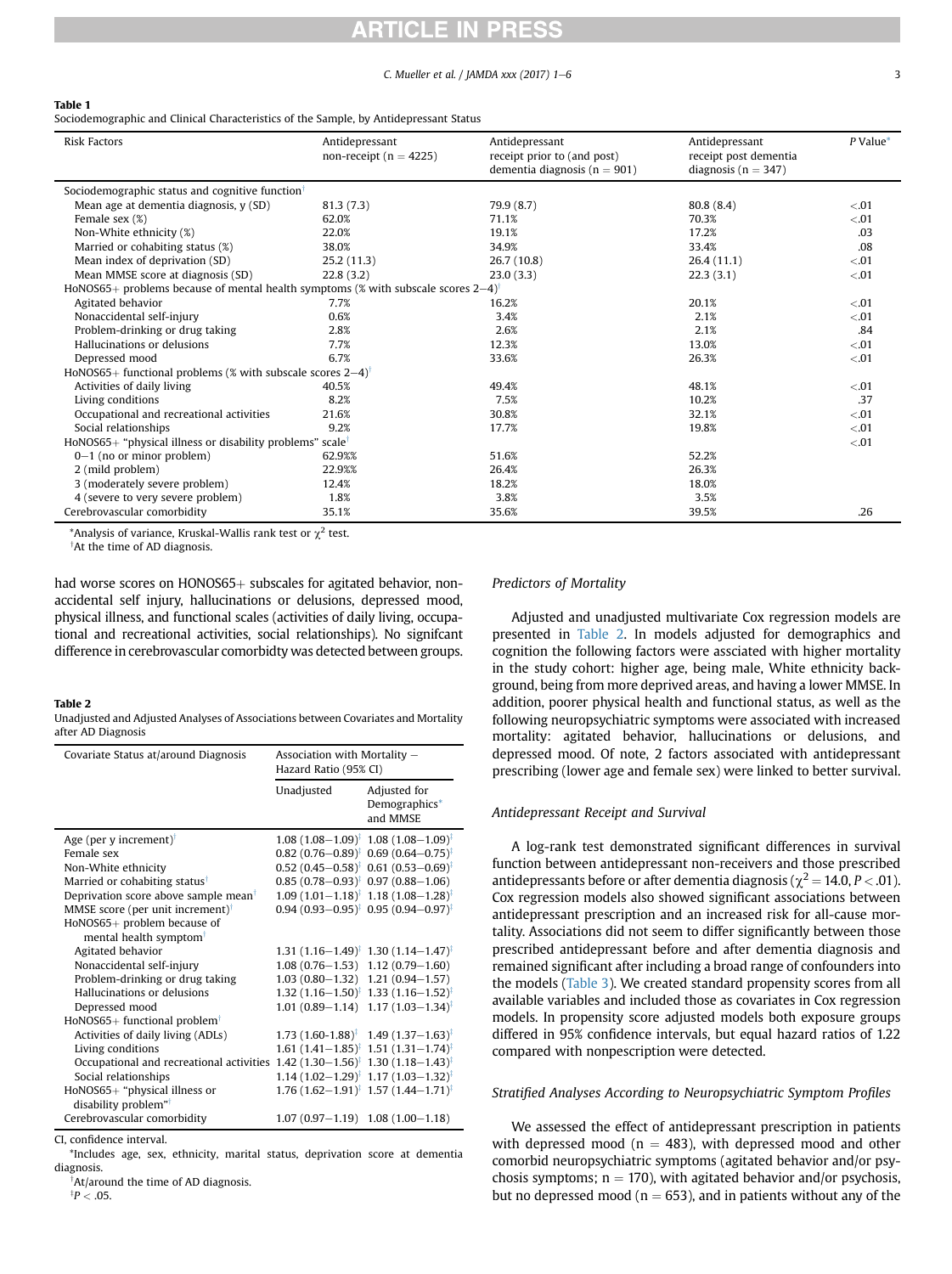# **RTICLE IN PRESS**

### <span id="page-3-0"></span>4 C. Mueller et al. / JAMDA xxx (2017) 1–6

#### Table 3

Multivariate Cox Regression Analyses of Association between Receiving Antidepressant Treatment and Mortality

| Multivariate Cox Regression Models                                                                                                                | Antidepressant receipt prior to<br>(and) post dementia diagnosis | Antidepressant receipt post<br>dementia diagnosis only |
|---------------------------------------------------------------------------------------------------------------------------------------------------|------------------------------------------------------------------|--------------------------------------------------------|
|                                                                                                                                                   | Hazard Ratio (95% CI)                                            | Hazard Ratio (95% CI)                                  |
| Unadjusted                                                                                                                                        | $1.15(1.04-1.29)^{*}$                                            | $1.26(1.08-1.46)^*$                                    |
| Adjusted for demographics <sup>†</sup> and cognitive scores                                                                                       | $1.29(1.16 - 1.44)^*$                                            | $1.32(1.13 - 1.55)^*$                                  |
| Adjusted for demographics <sup>†</sup> , cognitive scores and all mental health and<br>functional problems HoNOS65+ subscales                     | $1.24(1.10-1.39)^{*}$                                            | $1.28(1.09 - 1.51)^{*}$                                |
| Adjusted for demographics <sup>†</sup> , cognitive scores and hospitalization,<br>$H_0NOS65+$ physical illness subscale, and vascular comorbidity | $1.22(1.09-1.36)^*$                                              | $1.26(1.08 - 1.48)^*$                                  |
| Fully adjusted (for demographics <sup>†</sup> , cognitive scores, and all HoNOS65+<br>subscales, and vascular comorbidity)                        | $1,20(1.06-1.35)^*$                                              | $1.25(1.06 - 1.48)^{*}$                                |
| Adjusted using propensity score as covariate                                                                                                      | $1.22(1.08-1.37)^{*}$                                            | 1.22 (1.04–1.45)*                                      |

CI, confidence interval.

 $*P < .05$ .

y Includes age, sex, ethinicity, marital status, and deprivation score at dementia diagnosis.

aforementioned neuropsychiatric problems ( $n = 3975$ ) [\(Table 4](#page-4-0)). In patients with depressed mood antidepressant prescription before, but not after dementia diagnosis, was significantly associated with an increased mortality risk. In patients with agitated behavior and/or psychotic symptoms antidepressant prescription did not lead to a significantly increased risk of death. Only in the group suffering from depressed mood and comorbid agitated behavior/psychosis, a trend toward increased mortality was detected in those prescribed an antidepressant after dementia diagnosis in a fully adjusted Cox regression model (HR 1.91; 95% confidence interval  $0.89 - 4.11$ ;  $P = .08$ ). Most notably, in the group without depression, agitated behavior or psychosis, both antidepressant prescription before and after dementia diagnosis resulted in an increased hazard for all-cause mortality.

## Differences in Survival Times

In those who died in the follow-up period ( $n = 2415$ ), mean (SD) survival time from dementia diagnosis to death was 3.3 (2.3) years. Mean (SD) survival time for patients not prescribed antidepressants was 3.4 (2.3) years, and for patients taking antidepressants before dementia diagnosis 3.1 (2.1) years and after dementia diagnosis 3.0 (2.3) years ( $P = .01$ ). This indicates a mean difference of 3–4 months of survival between antidepressant receivers and nonreceivers.

Survival time was significantly ( $P < .01$ ) shorter for patients with depressed mode [2.9 (SD 2.3) years] than those presenting without [3.4 (SD 2.3) years]. In those who suffered from depressed mode and died in the follow-up period ( $n = 266$ ), no significant differences in survival time were detected between antidepressant receivers and nonreceivers ( $P = .77$ ).

# Discussion

In this study of 5473 patients with clinically diagnosed AD, we found that people who took antidepressant medications in the year encompassing the dementia diagnosis were more likely to die during the follow-up period. This association was similar in those with predementia antidepressant prescription and those receiving the medication after dementia diagnosis and remained robust after adjustment for potential confounders and in analyses including a propensity score representing the risk of being treated. Moreover, the presence of neuropsychiatric, functional, and physical health problems and socioeconomic deprivation were associated with a higher mortality risk in this cohort of patients with AD.

Approximately 23% of the sample with AD were prescibed at least 1 antidepressant medication, and almost three-quarters of those already before dementia diagnosis. Compared with those not taking antidepressants, participants taking such medication had a higher presence of neuropsychiatric symptoms, had worse functioning according to  $HONOS65+$  scores, and worse physical health. Altogether, these findings suggest that participants taking antidepressant medications had a higher presence of risk factors for mortality, which may partly explain our findings. However, the association of interest remained robust, although relatively small, after adjustment for these confounders.

There are a number of potential mechanisms by which antidepressant medication may influence mortality in people with AD. First, antidepressant medications are associated with a higher risk of several medical conditions also associated with higher mortality risk; these include falls, $19,30,31$  poor bone health, $32$  fractures, $33$  and potentially cardiovascular disease. $34$  Second, antidpressants may interact with other medications taken by people affected by AD and increase the likelihood of adverse effects. For example, the use of some antidepressants could lead to a prolongation of QT intervals, especially if coprescribed with other medications commonly used in people affected by AD, such as antipsychotics.<sup>[35](#page-5-0)</sup> Finally, some antidepressants (like tricyclic medications) may have a role on basal heart rate and heart rate variability,  $36$  2 important factors for mortality.  $37$ 

Previous literature considering the relationship between antidepressant use and mortality among people with AD is equivocal, and our findings add to a growing picture of a complex relationship. A large study including 20,050 participants affected by various types of dementia<sup>[20](#page-5-0)</sup> reported that the use of antidepressant medications is associated with a significant lower risk of mortality. However, other large studies have reported an association with increased mortal-ity.<sup>[19](#page-5-0)</sup> Several reasons could explain these conflicting findings in the literature and our own data. First, factors as cognitive function, diagnostic criteria for AD, and the presence of diseases at higher risk of mortality could explain the differences. Second, the authors of the first study found that only a prolonged use of antidepressants (more than 3 years) was associated with a lower risk of mortality, whereas using antidepressants at the time of diagnosis or less than 3 years was not associated with any decreased risk.<sup>[20](#page-5-0)</sup> Finally, our study had a considerably longer follow-up time than Enache et al, $^{20}$  $^{20}$  $^{20}$  who only observed their patients for 2 years after dementia diagnosis. It is conceivable that the hazardous effects of antidepressants only become apparent later in the dementia disease course.

The findings of our study should be interpreted within its limitations. First, it is an observational study, and therefore, we cannot exclude that some potential confounders not considered in our analysis could play a role in the association between antidepressants and mortality. Second, we did not have any information regarding the causes of mortality. Third, the type of antidepressant was not ascertained, and therefore, we are not able to conclude if a particular medication or class is responsible for the increased mortality found.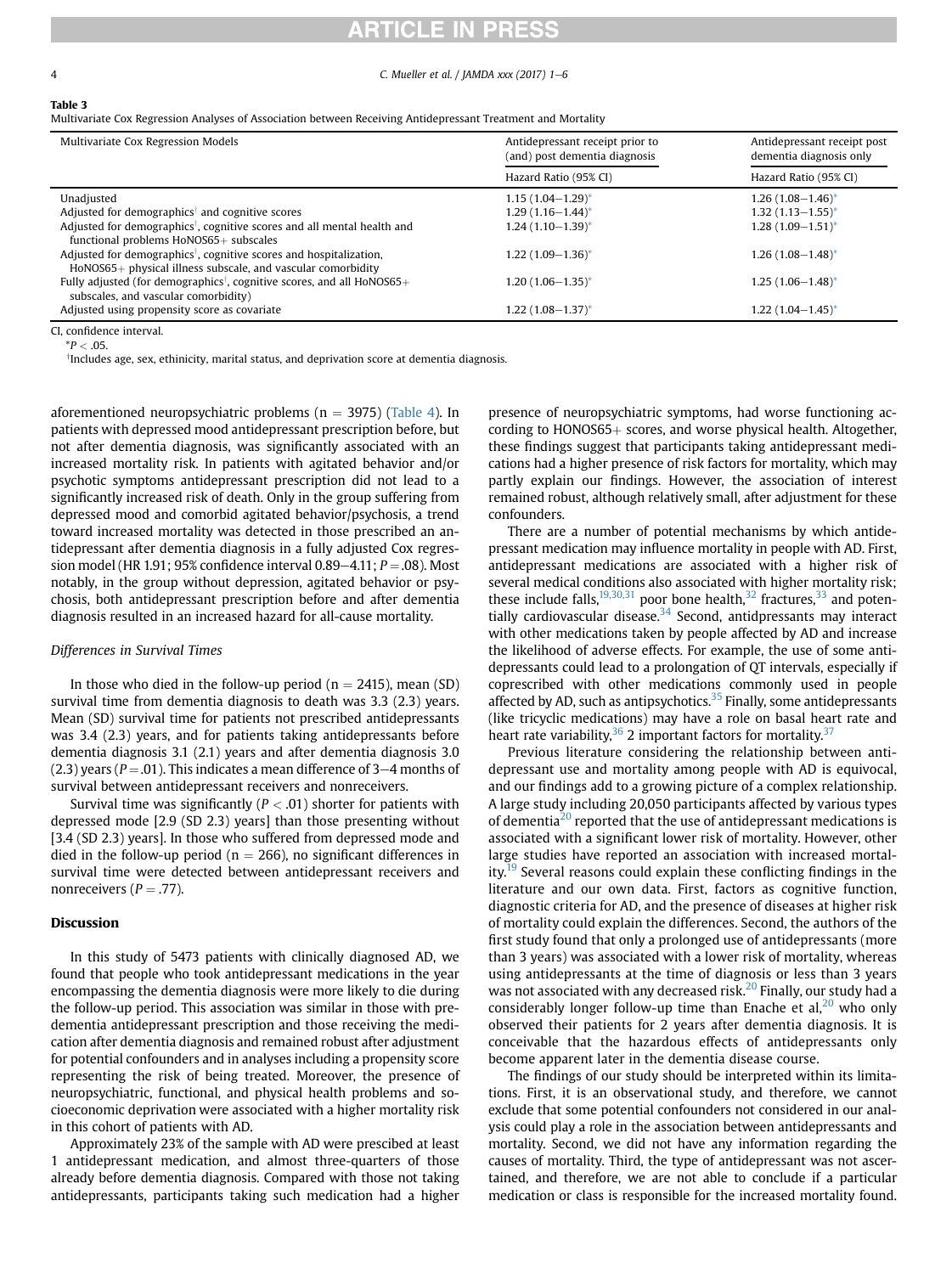| .<br>.<br>.                |
|----------------------------|
| Ĭ                          |
|                            |
| Ĵ<br>j                     |
| ;<br>;<br>;<br>;<br>;<br>ì |
| $\tilde{c}$                |
|                            |
| j<br>ļ                     |
|                            |
|                            |
|                            |

<span id="page-4-0"></span>

|                                                                      |                                    | Patients with Depressed Mood* $(n = 483)$ |                                                                 | Patients with Depressed Mood and Agitated    | Behavior/Psychosis* $(n = 170)$         |                                          |                                                   | Patients with Agitated Behavior/Psychosis,<br>but Not Depressed Mood* (n = 653) |                  | Neuropsychiatric Symptoms*<br>Patients without<br>$(n = 3975)$ |                                         |                           |
|----------------------------------------------------------------------|------------------------------------|-------------------------------------------|-----------------------------------------------------------------|----------------------------------------------|-----------------------------------------|------------------------------------------|---------------------------------------------------|---------------------------------------------------------------------------------|------------------|----------------------------------------------------------------|-----------------------------------------|---------------------------|
|                                                                      | Antidepressant (%)<br>N Prescribed | Model 1                                   | Model 2                                                         | Prescribed Model 1<br>ressant (%)<br>Antide- |                                         | Model <sub>2</sub>                       | N Prescribed Model 1<br>$presant (\%)$<br>Antide- |                                                                                 | Model 2          | N Prescribed Model 1<br>pressant (%)<br>Antide-                |                                         | Model 2                   |
| Antidepressant<br>to (and post)<br>receipt prior<br>dementia         | 208 (43.1%)                        | 142                                       | $(1.03 - 1.97)$ <sup>1</sup> $(1.12 - 2.17)$ <sup>1</sup><br>56 | (50.0%)<br>55                                | $(0.51 - 1.43)$ $(0.54 - 1.74)$<br>0.85 | 0.97                                     | 117 (17.9%)                                       | $(0.94 - 1.63)$ $(0.95 - 1.69)$<br>1.24                                         | 1.27             | 461 (11.6%)                                                    | $(1.10 - 1.49)$ $(1.03 - 1.39)$<br>1.28 | 1.20                      |
| Antidepressant<br>receipt post<br>dementia<br>diagnosis<br>diagnosis | 65 (13.5%)                         | $\frac{13}{2}$                            | $(0.70 - 1.82)$ $(0.68 - 1.83)$                                 | (14.1%)<br>对                                 | 1.28                                    | $(0.67 - 2.46)$ $(0.89 - 4.11)^t$<br>ត្ម | 64 (9.8%)                                         | $(0.91 - 1.72)$ $(0.94 - 1.83)$<br>1.25                                         | $\overline{131}$ | 185 (4.7%)                                                     | $(1.04 - 1.61)$<br>1.30                 | $(0.97 - 1.53)^4$<br>1.22 |

Model  $2 =$  Fully adjusted (Table 3). Model  $2 =$  Fully adjusted ([Table](#page-3-0) 3).

Bold indicates significance ( $P < .05$ ) or a trend ( $P < .10$ ).

Bold indicates significance (P < .05) or a trend (P < .10).<br>
\*Using HoNOS65+ mental health problems subscales (a score of 2 or more represents a problem). \*Using HoNOS65þ mental health problems subscales (a score of 2 or more represents a problem). y

բ<br>Հ<br>Գ<br>Գ<br>Գ

Fourth, we assessed the use of antidepressants only in a window ranging from 6 months before to 6 months after first dementia diagnosis, and this could introduce a bias in our results. Depressive symptoms, such as social withdrawal can be a prodromal feature of AD,<sup>38</sup> rather than representing clinical depression and we are unable to deliniate the clinical phenotype of our study sample. Fifth, we did not have sufficient information to adjust for level of education, although this is a factor partly reflected in the index of neighborhoodlevel socioeconomic status, and prospective studies have not found any association between educational level and survival in AD.<sup>39</sup> Sixth, comorbidity was primarily ascertained through the HoNOS65+ "physical illness and disability problems" subscale, which although being widely used as routine measure of clinical outcome in dementia services in the United Kingdom, is a relatively brief measure.

## **Conclusions**

Our findings suggest that antidepressants should be used cautiously in older people affected by AD, consistent with a longitudinal study showing that antidepressants are associated with a higher risk of adverse outcomes, including falls, hyponatremia, cardiovascular, and cerebrovascular conditions. $^{40}$  Because the benefits of antidepressant medications on mood in dementia may be limited, the prescribing clinician should carefully consider the risks and benefits of doing so. As this is a retrospective observational study, more solid evidence could be achieved through replicating these results in a prospective cohort study or a randomized controlled trial, and future studies are needed to better elucidate the true role of antidepressants in AD.

### References

- 1. [Lyketsos CG, Carrillo MC, Ryan JM, et al. Neuropsychiatric symptoms in Alz](http://refhub.elsevier.com/S1525-8610(17)30377-8/sref1)heimer'[s disease. Alzheimer Dement 2011;7:532](http://refhub.elsevier.com/S1525-8610(17)30377-8/sref1)-[539](http://refhub.elsevier.com/S1525-8610(17)30377-8/sref1).
- 2. [Modrego PJ. Depression in Alzheimer](http://refhub.elsevier.com/S1525-8610(17)30377-8/sref2)'s disease. Pathophysiology, diagnosis, [and treatment. J Alzheimer Dis JAD 2010;21:1077](http://refhub.elsevier.com/S1525-8610(17)30377-8/sref2)-[1087](http://refhub.elsevier.com/S1525-8610(17)30377-8/sref2).
- 3. [Ownby RL, Crocco E, Acevedo A, et al. Depression and risk for Alzheimer dis](http://refhub.elsevier.com/S1525-8610(17)30377-8/sref3)[ease: Systematic review, meta-analysis, and metaregression analysis. Arch Gen](http://refhub.elsevier.com/S1525-8610(17)30377-8/sref3) [Psychiatry 2006;63:530](http://refhub.elsevier.com/S1525-8610(17)30377-8/sref3)-[538.](http://refhub.elsevier.com/S1525-8610(17)30377-8/sref3)
- 4. [Lyketsos CG, Lee HB. Diagnosis and treatment of depression in Alzheimer](http://refhub.elsevier.com/S1525-8610(17)30377-8/sref4)'s [disease. A practical update for the clinician. Dement Geriatr Cognit Disord](http://refhub.elsevier.com/S1525-8610(17)30377-8/sref4) 2004:17:55-64
- 5. [Chi S, Wang C, Jiang T, et al. The prevalence of depression in Alzheimer](http://refhub.elsevier.com/S1525-8610(17)30377-8/sref5)'s disease: [A systematic review and meta-analysis. Curr Alzheimer Res 2015;12:189](http://refhub.elsevier.com/S1525-8610(17)30377-8/sref5)-[198.](http://refhub.elsevier.com/S1525-8610(17)30377-8/sref5)
- 6. [Lara E, Haro JM, Tang MX, et al. Exploring the excess mortality due to](http://refhub.elsevier.com/S1525-8610(17)30377-8/sref6) [depressive symptoms in a community-based sample: The role of Alzheimer](http://refhub.elsevier.com/S1525-8610(17)30377-8/sref6)'s [Disease. J Affect Disord 2016;202:163](http://refhub.elsevier.com/S1525-8610(17)30377-8/sref6)-[170.](http://refhub.elsevier.com/S1525-8610(17)30377-8/sref6)
- 7. [Gomez-Gallego M, Gomez-Garcia J, Ato-Lozano E. The mediating role of](http://refhub.elsevier.com/S1525-8610(17)30377-8/sref7) [depression in the association between disability and quality of life in Alz](http://refhub.elsevier.com/S1525-8610(17)30377-8/sref7)heimer'[s disease. Aging Mental Health 2017;21:163](http://refhub.elsevier.com/S1525-8610(17)30377-8/sref7)-[172.](http://refhub.elsevier.com/S1525-8610(17)30377-8/sref7)
- 8. Taylor WD. Depression in the elderly. N Engl J Med  $2014;371:1228-1236$  $2014;371:1228-1236$ . 9. [Zhu CW, Livote EE, Kahle-Wrobleski K, et al. Utilization of antihypertensives,](http://refhub.elsevier.com/S1525-8610(17)30377-8/sref9) [antidepressants, antipsychotics, and hormones in Alzheimer disease. Alz](http://refhub.elsevier.com/S1525-8610(17)30377-8/sref9)[heimer Dis Assoc Disord 2011;25:144](http://refhub.elsevier.com/S1525-8610(17)30377-8/sref9)-[148](http://refhub.elsevier.com/S1525-8610(17)30377-8/sref9).
- 10. [Petracca G, Teson A, Chemerinski E, et al. A double-blind placebo-controlled](http://refhub.elsevier.com/S1525-8610(17)30377-8/sref10) [study of clomipramine in depressed patients with Alzheimer](http://refhub.elsevier.com/S1525-8610(17)30377-8/sref10)'s disease. Neuropsychiatry Clini Neurosci 1996;8:270-[275](http://refhub.elsevier.com/S1525-8610(17)30377-8/sref10).
- 11. [Nyth AL, Gottfries CG. The clinical ef](http://refhub.elsevier.com/S1525-8610(17)30377-8/sref11)ficacy of citalopram in treatment of [emotional disturbances in dementia disorders. A Nordic multicentre study. Br J](http://refhub.elsevier.com/S1525-8610(17)30377-8/sref11) [Psychiatry 1990;157:894](http://refhub.elsevier.com/S1525-8610(17)30377-8/sref11)-[901](http://refhub.elsevier.com/S1525-8610(17)30377-8/sref11).
- 12. [Lyketsos CG, DelCampo L, Steinberg M, et al. Treating depression in Alzheimer](http://refhub.elsevier.com/S1525-8610(17)30377-8/sref12) disease: Effi[cacy and safety of sertraline therapy, and the bene](http://refhub.elsevier.com/S1525-8610(17)30377-8/sref12)fits of depression [reduction: The DIADS. Arch Gen Psychiatry 2003;60:737](http://refhub.elsevier.com/S1525-8610(17)30377-8/sref12)-[746.](http://refhub.elsevier.com/S1525-8610(17)30377-8/sref12)
- 13. [de Vasconcelos Cunha UG, Lopes Rocha F, Avila de Melo R, et al. A placebo](http://refhub.elsevier.com/S1525-8610(17)30377-8/sref13)[controlled double-blind randomized study of venlafaxine in the treatment of](http://refhub.elsevier.com/S1525-8610(17)30377-8/sref13) [depression in dementia. Dement Geriatr Cogn Disord 2007;24:36](http://refhub.elsevier.com/S1525-8610(17)30377-8/sref13)-[41](http://refhub.elsevier.com/S1525-8610(17)30377-8/sref13).
- 14. [Petracca GM, Chemerinski E, Starkstein SE. A double-blind, placebo-controlled](http://refhub.elsevier.com/S1525-8610(17)30377-8/sref14) study of fl[uoxetine in depressed patients with Alzheimer](http://refhub.elsevier.com/S1525-8610(17)30377-8/sref14)'s disease. Int Psy[chogeriatr 2001;13:233](http://refhub.elsevier.com/S1525-8610(17)30377-8/sref14)-[240.](http://refhub.elsevier.com/S1525-8610(17)30377-8/sref14)
- 15. [Bains J, Birks J, Dening T. Antidepressants for treating depression in dementia.](http://refhub.elsevier.com/S1525-8610(17)30377-8/sref15) [Cochrane Database Syst Rev 2002;4:CD003944.](http://refhub.elsevier.com/S1525-8610(17)30377-8/sref15)
- 16. [Krivoy A, Balicer RD, Feldman B, et al. Adherence to antidepressant therapy and](http://refhub.elsevier.com/S1525-8610(17)30377-8/sref16) [mortality rates in ischaemic heart disease: Cohort study. Br J Psychiatry 2015;](http://refhub.elsevier.com/S1525-8610(17)30377-8/sref16) [206:297](http://refhub.elsevier.com/S1525-8610(17)30377-8/sref16)-[301.](http://refhub.elsevier.com/S1525-8610(17)30377-8/sref16)
- 17. [Zivin K, Kim HM, Yosef M, et al. Antidepressant medication treatment and risk](http://refhub.elsevier.com/S1525-8610(17)30377-8/sref17) [of death. J Clini Psychopharmacol 2016;36:445](http://refhub.elsevier.com/S1525-8610(17)30377-8/sref17)-[452](http://refhub.elsevier.com/S1525-8610(17)30377-8/sref17).